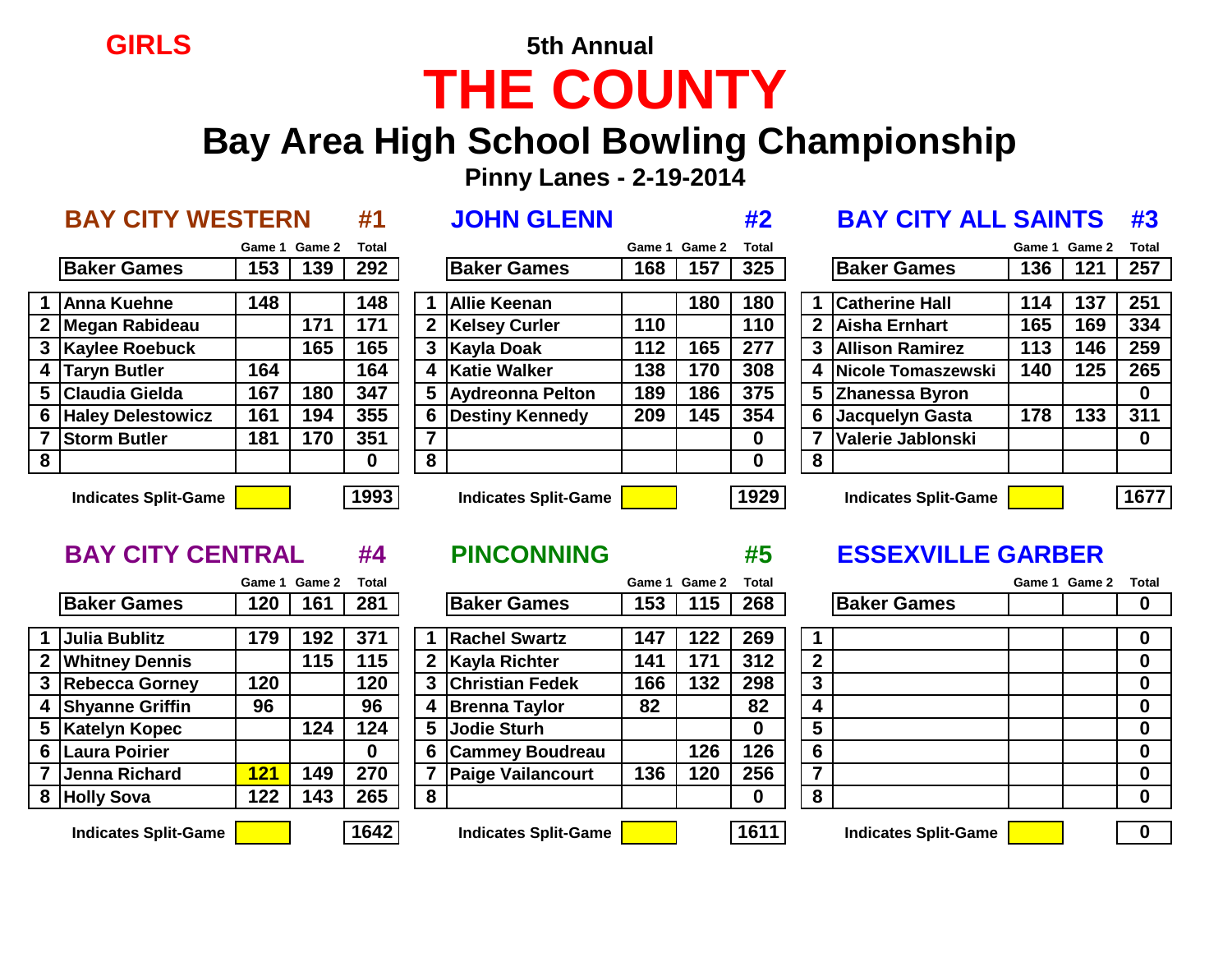## **5th Annual THE COUNTY**

# **Bay Area High School Bowling Championship**

|             |                            | <b>SEMI-FINALS</b> |              |
|-------------|----------------------------|--------------------|--------------|
| <b>SEED</b> |                            | <b>BAKER GAMES</b> | <b>TOTAL</b> |
| #1          | <b>BAY CITY WESTERN</b>    | 179 167            | 346          |
|             | #4 BAY CITY CENTRAL        | 132 150            | 282          |
| <b>SEED</b> |                            | <b>BAKER GAMES</b> | <b>TOTAL</b> |
|             | #2 JOHN GLENN              | 165 193            | 358          |
| #3          | <b>BAY CITY ALL SAINTS</b> | 146 142            | 288          |

### **CHAMPIONSHIP FINALS**

| SEED |                     | <b>BAKER GAMES</b> | TOTAL |
|------|---------------------|--------------------|-------|
|      | #1 BAY CITY WESTERN | 185 151            | 336   |
|      | #2 JOHN GLENN       | 172 155            | 327   |

# **2014 BAY COUNTY CHAMPIONS**

# **BAY CITY WESTERN WARRIORS**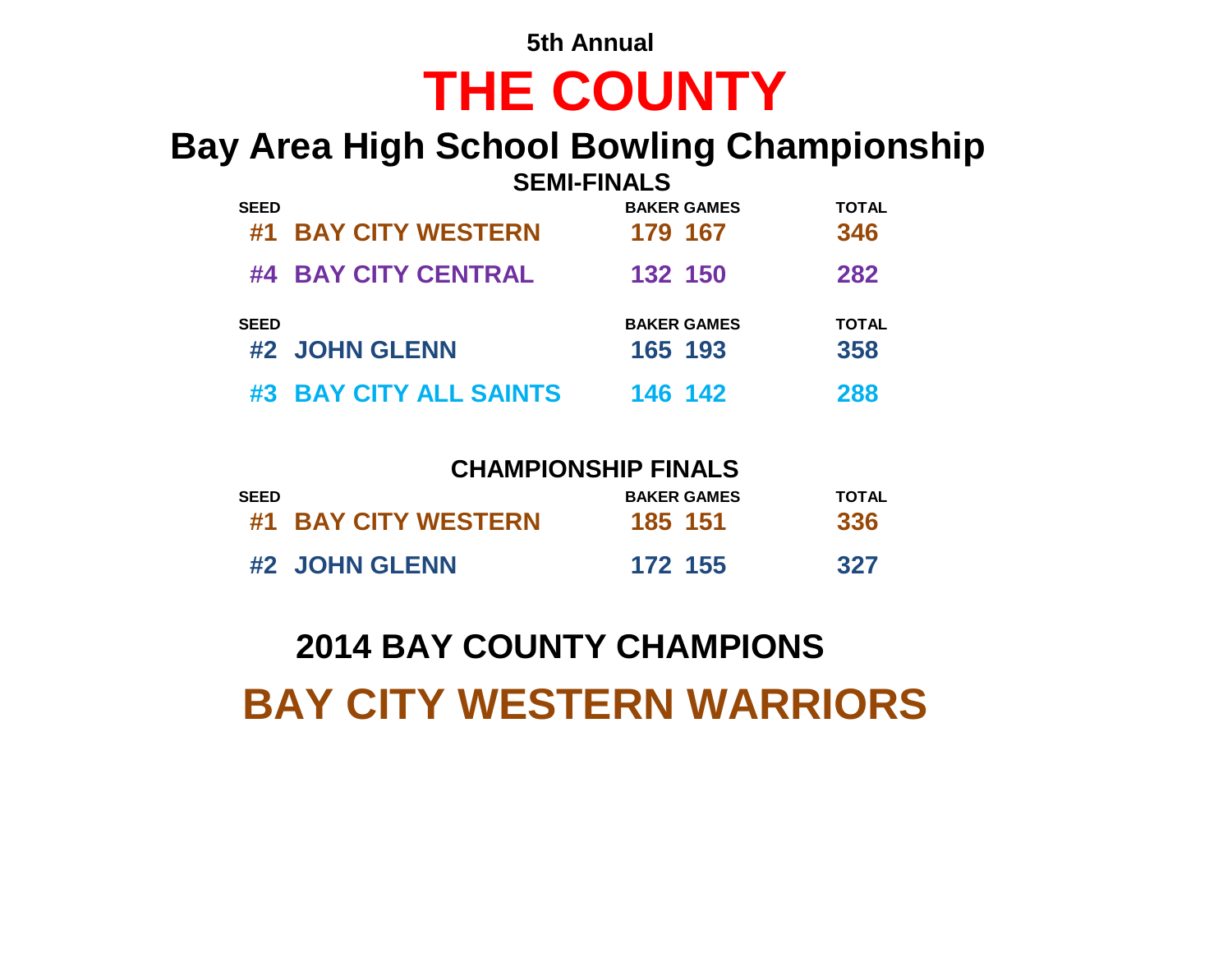# **BOYS 5th Annual THE COUNTY**

# **Bay Area High School Bowling Championship**

 **Pinny Lanes - 2-19-2014**

|                         | <b>BAY CITY WESTERN</b>                          |        |               | #1           |                  | <b>BAY CITY CENTRAL</b>                                 |     |               | #2           |                         | <b>JOHN GLENN</b>                                         |               |     | #3               |
|-------------------------|--------------------------------------------------|--------|---------------|--------------|------------------|---------------------------------------------------------|-----|---------------|--------------|-------------------------|-----------------------------------------------------------|---------------|-----|------------------|
|                         |                                                  |        | Game 1 Game 2 | <b>Total</b> |                  |                                                         |     | Game 1 Game 2 | <b>Total</b> |                         |                                                           | Game 1 Game 2 |     | Total            |
|                         | <b>Baker Games</b>                               | 278    | 158           | 436          |                  | <b>Baker Games</b>                                      | 169 | 191           | 360          |                         | <b>Baker Games</b>                                        | 202           | 136 | 338              |
|                         |                                                  |        |               |              |                  |                                                         |     |               |              |                         |                                                           |               |     |                  |
| 1                       | <b>Jonah Keifer</b>                              |        |               | $\bf{0}$     |                  | <b>Daniel Timm</b>                                      |     |               | 0            |                         | Lance Jackson                                             | 159           | 163 | 322              |
|                         | <b>Gabe Soukup</b>                               | 136    | 181           | 317          | $\boldsymbol{2}$ | Josh Krzyzaniak                                         | 243 | 178           | 421          | $\mathbf{2}$            | Dalton Crabtree                                           |               |     | $\mathbf{0}$     |
| 3                       | <b>Kyle Gillispie</b>                            | 172    | 195           | 367          | 3                | <b>Jon Niemiec</b>                                      | 160 | 183           | 343          |                         | <b>Zachary Walker</b>                                     | 195           | 166 | 361              |
| 4                       | <b>Sam Israel</b>                                | 193    | 179           | 372          | 4                | <b>Devon Bartkowiak</b>                                 | 180 | 198           | 378          |                         | <b>Alex Ouellette</b>                                     | 217           | 259 | 476              |
| 5                       | <b>Joel Decker</b>                               | 170    | 218           | 388          | 5                | <b>Matt Haberland</b>                                   |     | <b>141</b>    | 141          |                         | <b>Spencer Austin</b>                                     | 147           | 193 | 340              |
| $6\phantom{1}6$         | George Berg                                      |        |               | $\bf{0}$     | 6                | <b>Derek Lambert</b>                                    | 200 | 237           | 437          | 6                       | <b>Mike Wright</b>                                        | 166           | 154 | 320              |
|                         | <b>Dylan Brown</b>                               | 201    | 213           | 414          |                  | <b>Brenden Payne</b>                                    |     |               | 0            |                         |                                                           |               |     | $\mathbf 0$      |
| $\overline{\mathbf{8}}$ |                                                  |        |               | 0            | 8                | <b>Trevor Payne</b>                                     | 167 |               | 167          | $\overline{\mathbf{8}}$ |                                                           |               |     | $\mathbf 0$      |
|                         | <b>Indicates Split-Game</b><br><b>PINCONNING</b> |        |               | 2294<br>#4   |                  | <b>Indicates Split-Game</b><br><b>ESSEXVILLE GARBER</b> |     |               | 2247<br>#5   |                         | <b>Indicates Split-Game</b><br><b>BAY CITY ALL SAINTS</b> |               |     | 2157<br>#6       |
|                         |                                                  | Game 1 | Game 2        | <b>Total</b> |                  |                                                         |     | Game 1 Game 2 | Total        |                         |                                                           | Game 1 Game 2 |     | <b>Total</b>     |
|                         | <b>Baker Games</b>                               | 156    | 202           | 358          |                  | <b>Baker Games</b>                                      | 179 | 182           | 361          |                         | <b>Baker Games</b>                                        | 110           | 114 | 224              |
|                         |                                                  |        |               |              |                  |                                                         |     |               |              |                         |                                                           |               |     |                  |
|                         | <b>Gage Keim</b>                                 | 163    |               | 163          |                  | <b>Cody Bodrie</b>                                      | 156 | 186           | 342          |                         | <b>Ben VanOchten</b>                                      | 153           | 119 | $\overline{272}$ |
| $\boldsymbol{2}$        | <b>Calvin Kerr</b>                               | 191    | 208           | 399          | $\mathbf 2$      | <b>Chase Badalamenti</b>                                | 201 | 199           | 400          |                         | Noah Grzegorczyk                                          | 153           | 176 | 329              |
|                         | <b>Brandon Winter</b>                            | 153    | 165           | 318          | 3                | <b>Josh Adams</b>                                       |     | 146           | 146          | 3                       | Nathan Emmerich                                           | 121           | 135 | 256              |
| $\boldsymbol{4}$        | <b>Anthony Worden</b>                            |        |               | $\mathbf 0$  | 4                | <b>Matthew Mayse</b>                                    | 144 | 175           | 319          | 4                       | Juan Mendoza                                              |               |     | $\mathbf{0}$     |
| 5                       | Nicholas Jeske                                   | 192    | 164           | 356          | 5                | <b>Enrique Araujo</b>                                   | 107 |               | 107          |                         | A.J. Christe                                              |               |     | $\mathbf{0}$     |
| 6                       | <b>Travis Thomas</b>                             | 176    | 164           | 340          | 6                | <b>Jacob Johnson</b>                                    |     |               | $\mathbf{0}$ |                         | <b>Adam Kuczynski</b>                                     | 140           | 131 | 271              |
| $\overline{7}$          | <b>Hunter Bublitz</b>                            |        | 191           | 191          |                  | <b>Alex Painter</b>                                     | 159 | 125           | 284          |                         | <b>Mike Valeck</b>                                        | 124           | 115 | 239              |
| 8                       | Dayton Kowalczyk                                 |        |               | $\bf{0}$     | 8                | <b>Landon Martens</b>                                   |     |               | $\mathbf{0}$ | 8                       |                                                           |               |     | $\mathbf{0}$     |

**Indicates Split-Game 2125 Indicates Split-Game 1959 Indicates Split-Game 1591**





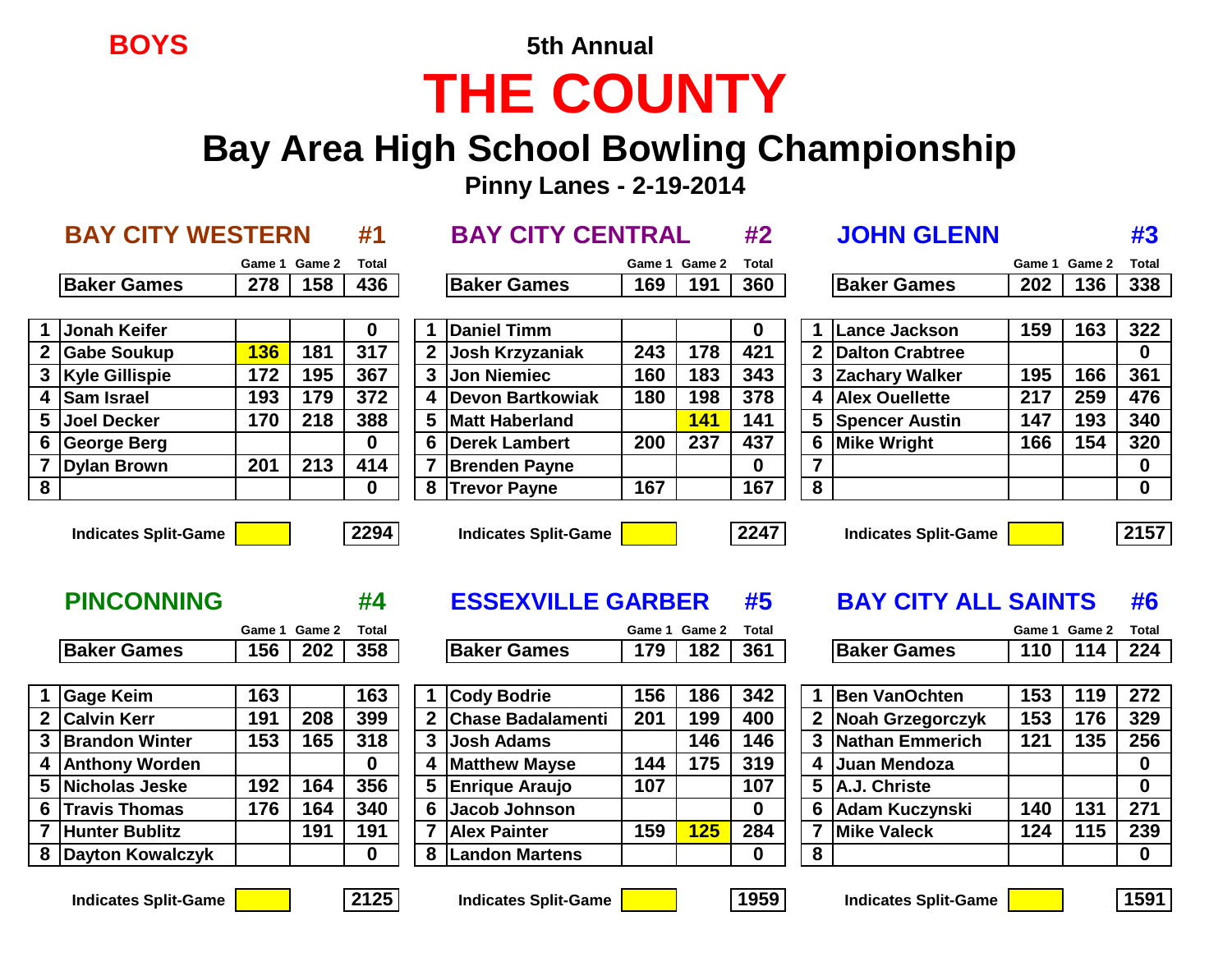# **BAY CITY JOHN GLENN**

## **2014 BAY COUNTY CHAMPIONS**

|      | <b>CHAMPIONSHIP FINALS</b> |                    |       |  |  |  |  |  |  |  |  |
|------|----------------------------|--------------------|-------|--|--|--|--|--|--|--|--|
| SEED |                            | <b>BAKER GAMES</b> | TOTAL |  |  |  |  |  |  |  |  |
|      | #3 JOHN GLENN              | 222 176            | 398   |  |  |  |  |  |  |  |  |
|      | #4 PINCONNING              | 211 182            | 393   |  |  |  |  |  |  |  |  |

|             | #1 BAY CITY WESTERN | 166 147                       | 313                 |
|-------------|---------------------|-------------------------------|---------------------|
|             | #4 PINCONNING       | 165 169                       | 334                 |
| <b>SEED</b> | #2 BAY CITY CENTRAL | <b>BAKER GAMES</b><br>162 202 | <b>TOTAL</b><br>364 |
|             | #3 JOHN GLENN       | 175 192                       | 367                 |

### **Bay Area High School Bowling Championship SEMI-FINALS**

**SEED BAKER GAMES TOTAL**

### **5th Annual**

**THE COUNTY**